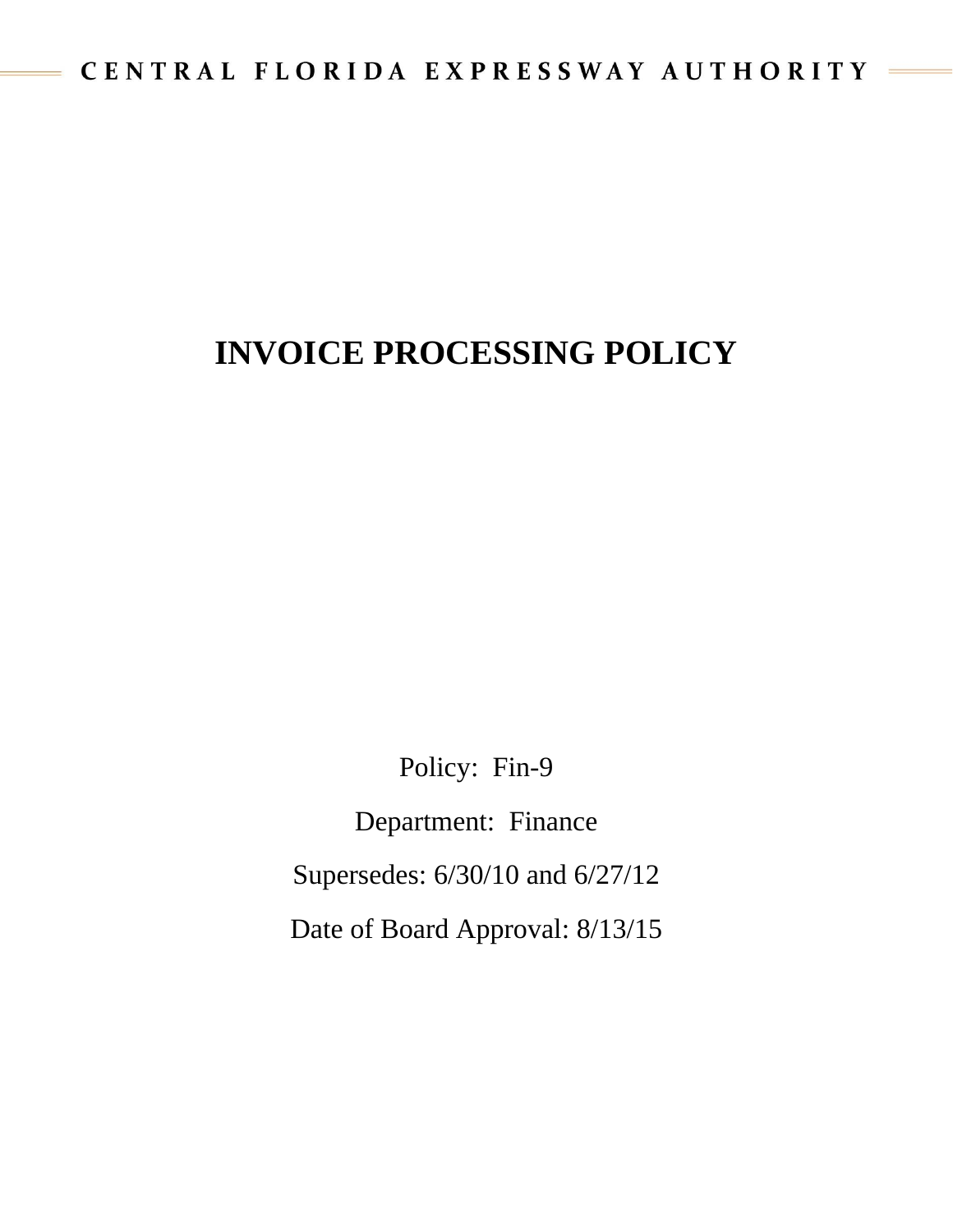# A RESOLUTION OF CENTRAL FLORIDA EXPRESSWAY AUTHORITY AMENDING THE INVOICE PROCESSING POLICY

WHEREAS, the Central Florida Expressway Authority ("CFX") previously adopted an "Invoice Processing Policy" on June 27,2012 establishing the protocol for review and payment of invoices of CFX; and

WHEREAS, CFX's governing Board concurs in the revised Invoice Processing Policy.

## NOW, THEREFORE, BE IT RESOLVED BY CENTRAL FLORIDA EXPRESSWAY AUTHORITY as follows:

- Section 1. ADOPTION. The current "Invoice Processing Policy" shall be amended in accordance with the attached "Invoice Processing Policy" attached hereto as Exhibit "A"
- Section 2. CODIFICATION. This Resolution and Policy should be codified in section FIN-9 of the CFX Policies and Procedures.
- Section 3. EFFECTIVE DATE. This policy shall take effect upon adoption by the CFX goveming board.

**ADOPTED** this  $\frac{13}{4}$  day of August, 2015.

Welton G. Cadwell Chairman

ATTEST: Darleen Mazzillo

**Executive Assistant** 



Approved as to form and legality

Joseph L. Passiatore